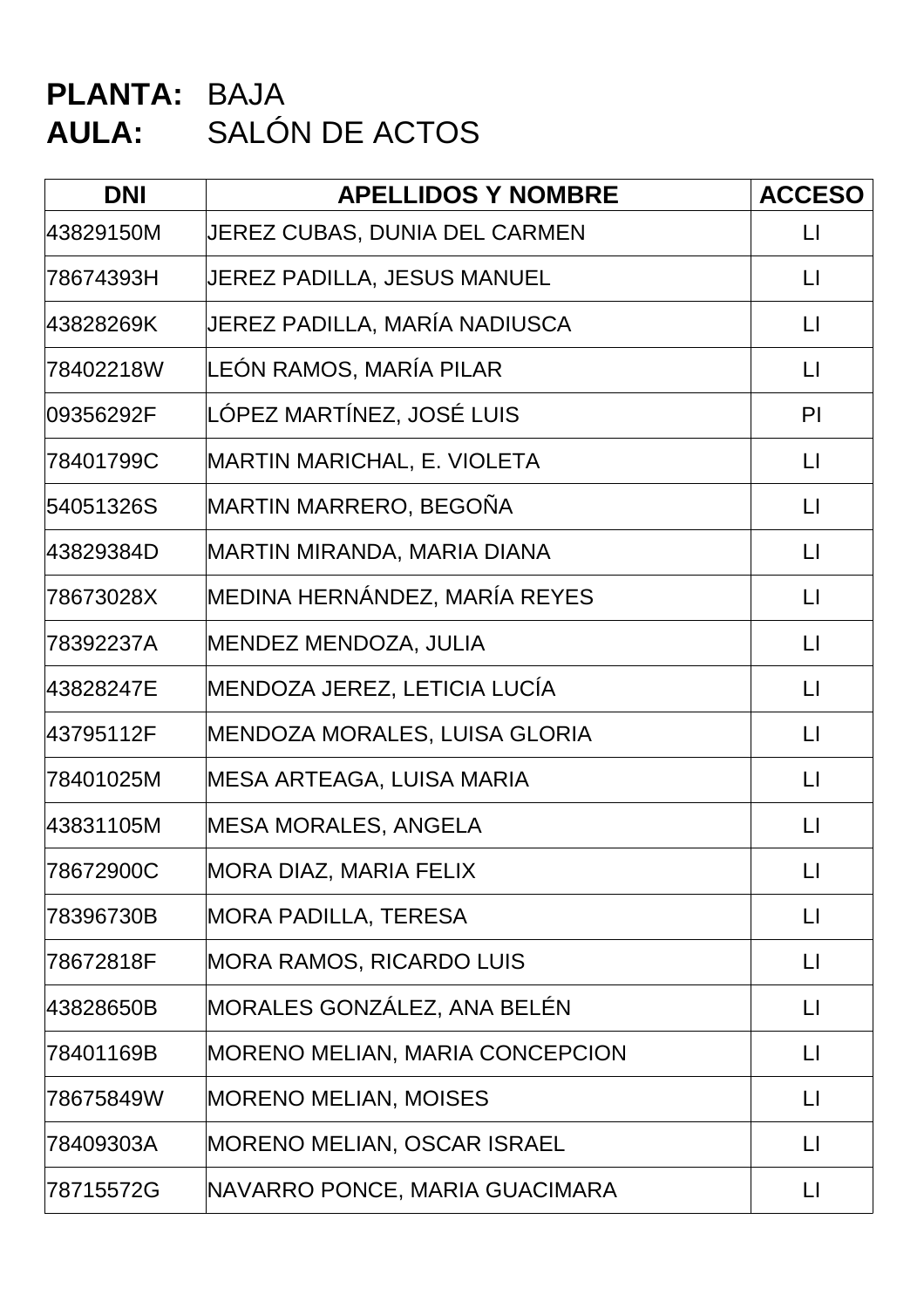| <b>DNI</b> | <b>APELLIDOS Y NOMBRE</b>        | <b>ACCESO</b>          |
|------------|----------------------------------|------------------------|
| 78400389J  | NEGRIN MORENO, DOLORES ESTHER    | $\lfloor \rfloor$      |
| 78395523T  | NEGRIN SUAREZ, JOSEFA MERCEDES   | $\Box$                 |
| 78603225N  | NIEBLA PADRÓN, INMACULADA        | $\lfloor \rfloor$      |
| 15962379B  | OLAIZOLA AIZPURU, ANA            | $\lfloor \rfloor$      |
| 43791015G  | PADILLA HERRERA, BÁRBARA         | $\lfloor \rfloor$      |
| 78673410R  | PADILLA HERRERA, BLANCA NIEVES   | $\Box$                 |
| 78675920G  | PADILLA HERRERA, CARMEN DOLORES  | $\Box$                 |
| 78675253G  | PADILLA JEREZ, JESUS MANUEL      | $\lfloor \rfloor$      |
| 43828721J  | PADILLA MEDINA, MARIA            | $\mathsf{L}\mathsf{I}$ |
| 43828059H  | PADILLA PADILLA, MARIA MAGUELINA | $\lfloor \rfloor$      |
| 43829121E  | PADILLA PADILLA, SONIA           | $\mathsf{L}\mathsf{L}$ |
| 43830505A  | PADILLA PADRON, ESMERALDA MARIA  | $\lfloor \rfloor$      |
| 78675862S  | PADILLA VALERIANO, JOSE ANTONIO  | $\mathsf{L}\mathsf{L}$ |
| 78675945Y  | PADRÓN HERRERA, ALFREDO JOSÉ     | $\Box$                 |
| 43792494B  | PADRÓN PADILLA, ELVIRA BERNARDA  | <b>RD</b>              |
| 78673210P  | PADRON PADILLA, MARTA ESTHER     | $\lfloor \rfloor$      |
| 78396485L  | PERAZA PADRON, ROSA ELVIRA       | <b>RD</b>              |
| 42081537R  | PERDOMO GALDONA, ANA LUISA       | $\lfloor \rfloor$      |
| 43795553B  | PERDOMO PERDOMO, SONIA           | $\lfloor \rfloor$      |
| 43369699W  | PÉREZ GONZÁLEZ, ANA ROSA         | $\Box$                 |
| 43828963W  | PÉREZ MARTÍN, ITAHISA            | $\Box$                 |
| 78392659B  | PIÑERO ARTEAGA, LUZ MARINA       | $\lfloor \rfloor$      |
| 78672649E  | PIÑERO SANTOS, ANTONIO           | $\lfloor \rfloor$      |
| 78675163Y  | PIÑERO SANTOS, JOSEFINA          | П                      |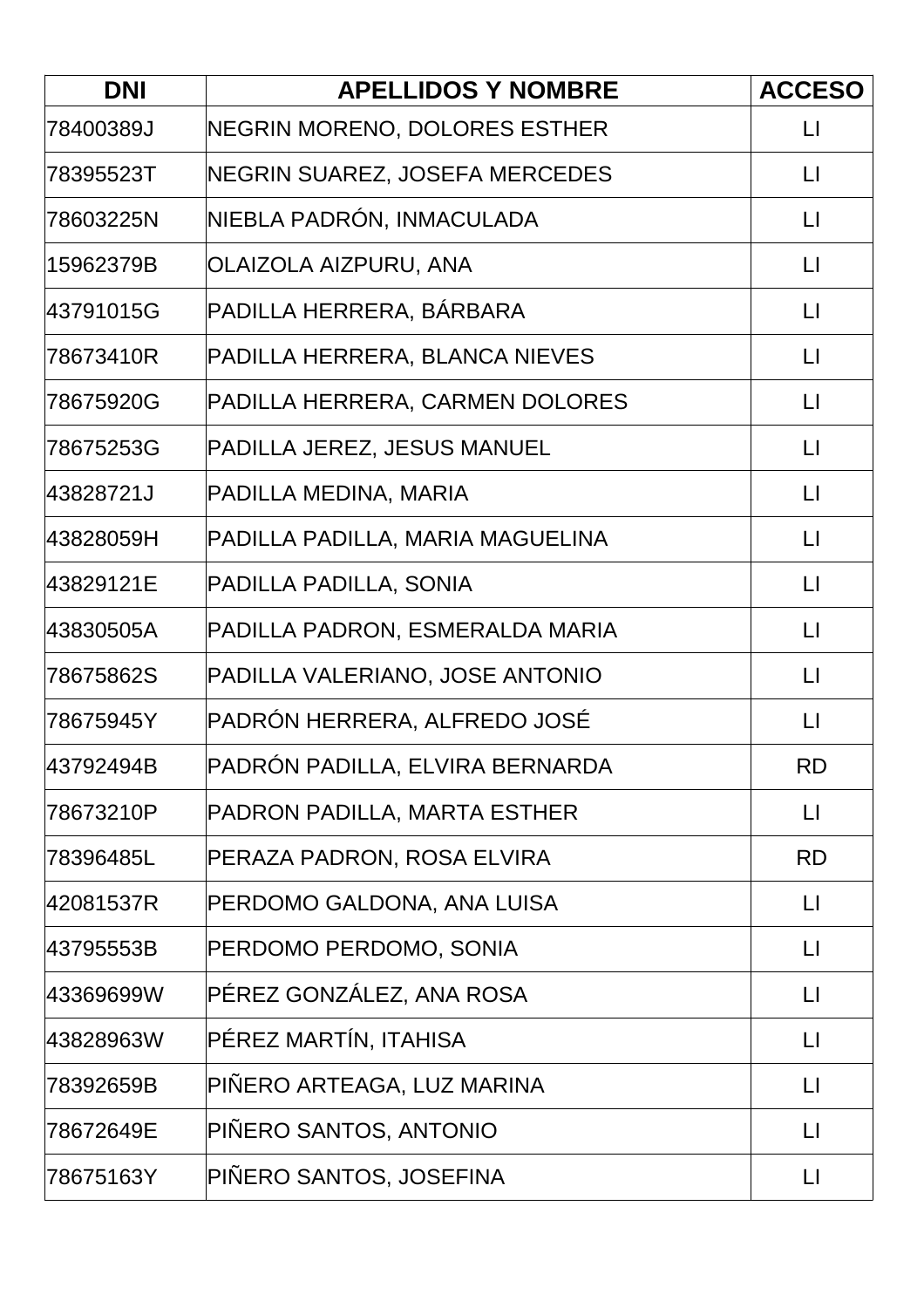| <b>DNI</b> | <b>APELLIDOS Y NOMBRE</b>            | <b>ACCESO</b>     |
|------------|--------------------------------------|-------------------|
| 78673942G  | PLASENCIA MARTIN, EVA DOLORES        | $\lfloor \rfloor$ |
| 78715902N  | PLASENCIA RODRIGUEZ, YANIRA          | $\mathsf{L}$      |
| 76814248K  | <b>PROL OTERO, MIRIAN</b>            | $\mathsf{L}$      |
| 78672261W  | QUINTERO HERNÁNDEZ, ALICIA MARÍA     | $\lfloor \rfloor$ |
| 78675174V  | RAMOS RAMOS, BEATRIZ                 | $\mathsf{L}$      |
| 78675783M  | RAYA PLASENCIA, GUACIMARA            | $\mathsf{L}$      |
| 43829459S  | RODRIGUEZ DARIAS, SUSANA             | $\lfloor \rfloor$ |
| 44711986D  | RODRIGUEZ HERNANDEZ, MARIA ISABEL    | $\lfloor \rfloor$ |
| 43830166D  | RODRIGUEZ MENDOZA, OLIVER            | $\lfloor \rfloor$ |
| 78396667V  | RODRIGUEZ PALMERO, MARIA GLORIA      | $\lfloor \rfloor$ |
| 42086257Y  | RODRIGUEZ RODRIGUEZ, CONCEPCION ROSA | $\mathsf{L}$      |
| 78402069Z  | RODRIGUEZ SUAREZ, MARIA ROSARIO      | $\lfloor \rfloor$ |
| 16246595Q  | RUBIO BLAZQUEZ, MARIA TRINIDAD       | $\lfloor \rfloor$ |
| 43794197N  | SANCHEZ HERRERA, MARIA CONCEPCION    | $\mathsf{L}$      |
| 43828090A  | SANCHEZ JEREZ, ROSA MARIA            | $\Box$            |
| 33408402M  | SANTOSJUANES ALBERO, ISABEL          | LI                |
| 43810559K  | <b>SERAFIN ALMENARA, MILAGROS</b>    | П                 |
| 07249833A  | <b>SUSIN MARTIN, RAQUEL</b>          | П                 |
| 43802996W  | TEJERA DIAZ, IGNACIO                 | П                 |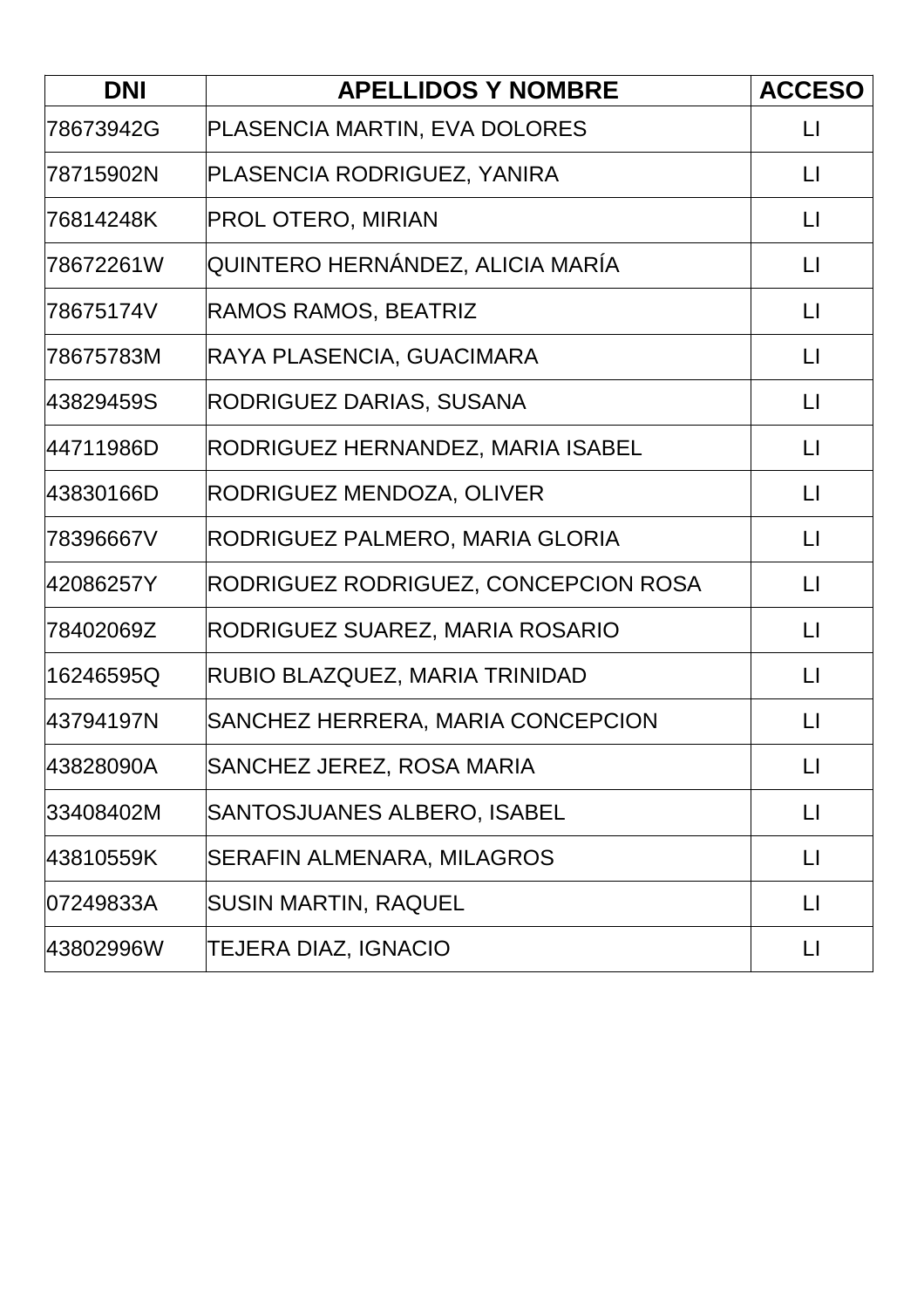| <b>DNI</b> | <b>APELLIDOS Y NOMBRE</b>        | <b>ACCESO</b>          |
|------------|----------------------------------|------------------------|
| 78676806Q  | TORRES MENDOZA, LAURA ESTHER     | $\sqcup$               |
| 43831695C  | <b>TRUJILLO BARRERA, ZORAIDA</b> | $\Box$                 |
| 71506529N  | VAZQUEZ MOLDES, MARIA BELEN      | $\lfloor \rfloor$      |
| 78675263Z  | VERA MEDINA, DARIANA             | $\Box$                 |
| 78396640J  | AGUILAR DARIAS, LUISA MARGARITA  | $\lfloor \rfloor$      |
| 78401814N  | AGUILAR PADRON, NATIVIDAD ELVIRA | $\Box$                 |
| 39674480D  | ALCACER CHIJEB, FRANCISCA        | $\sqcup$               |
| 43831017D  | ALVAREZ TORRES, MARIA MOTSERRAT  | $\mathsf{L}\mathsf{I}$ |
| 27502409K  | <b>ANTOLIN FERNANDEZ, SUSANA</b> | $\mathsf{L}$           |
| X6447669X  | ARANGO CAMPUZANO, JUAN CARLOS    | $\Box$                 |
| 78673602D  | ARMAS MEDINA, RAMONA             | $\lfloor \rfloor$      |
| 43617243C  | ARMAS PADRÓN, SILVIA             | $\Box$                 |
| 43779172Y  | ARTEAGA CHÁVEZ, CARMEN SORAYA    | $\lfloor \rfloor$      |
| 43796840X  | ARTEAGA HERRERA, ANTONIA MARIA   | $\Box$                 |
| 78675161G  | ARTEAGA HERRERA, MARIA CRISTINA  | П                      |
| 43828305B  | ARTEAGA MORALES, TERESA ELVIRA   | $\sqcup$               |
| 78403581P  | ARZOLA MESA, MARIA               | $\lfloor \rfloor$      |
| 43796794X  | <b>BARRERA CHINEA, ANA DELIA</b> | $\mathsf{L}$           |
| 78409893H  | <b>BARRERO PERDOMO, PILAR</b>    | $\lfloor \rfloor$      |
| 43833634G  | BARRIO FERNÁNDEZ, NOEMÍ          | П                      |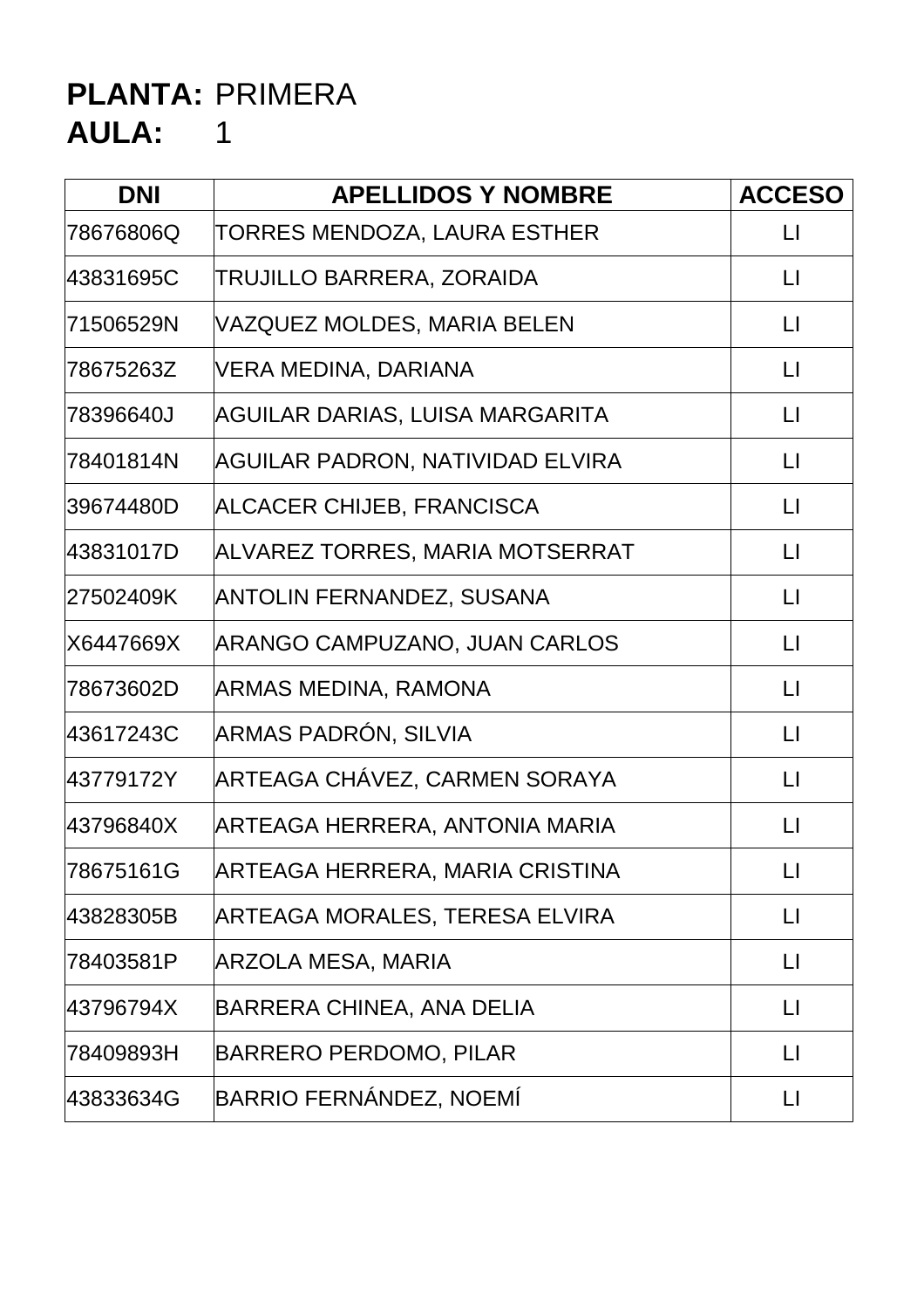| <b>DNI</b> | <b>APELLIDOS Y NOMBRE</b>              | <b>ACCESO</b>          |
|------------|----------------------------------------|------------------------|
| 45706033L  | BETHENCOURT AGUILAR, DESSIREE          | $\sqcup$               |
| 43831616X  | BETHENCOURT HERNANDEZ, MARIA ALEXANDRA | LI                     |
| 78395287V  | BRITO MARICHAL, MARIA ISABEL           | $\mathsf{L}$           |
| 43828918A  | CABEZA PLASENCIA, ANGELES YASHICA      | $\mathsf{L}$           |
| 78396382P  | CASANOVA MENDOZA, ONELIA MARIA         | $\lfloor \rfloor$      |
| 78374198L  | CASANOVA SAN JUAN, CARMEN VICTORIA     | $\mathsf{L}$           |
| 78396662N  | CASTILLA ALVAREZ, BLANCA ROSA          | $\lfloor \rfloor$      |
| 43820959W  | CASTILLA ARTEAGA, SOFIA                | $\lfloor \rfloor$      |
| 43804843D  | CASTILLA GONZALEZ, PETRA CAROLINA      | $\Box$                 |
| 43798537M  | CASTILLA HERRERA, CIRILO MANUEL        | $\mathsf{L}$           |
| 78396635P  | CASTILLA MELIAN, CARMEN DOLORES        | $\lfloor \rfloor$      |
| 78673530Y  | CASTILLA SANTOS, CONCEPCION GUADALUPE  | $\mathsf{L}$           |
| 78396656Y  | CASTILLA SANTOS, FRANCISCA             | $\mathsf{L}\mathsf{L}$ |
| 78396657F  | CASTILLA SANTOS, MARIA SALVADORA       | P <sub>l</sub>         |
| 54116058W  | CHINEA NAVARRO, ROSA MARIA             | $\Box$                 |
| 78674878C  | CLEMENTE RODRÍGUEZ, MARÍA YEINELÉ      | $\mathsf{L}\mathsf{L}$ |
| 43779105P  | <b>COELLO CHINEA, NIEVES LUISA</b>     | $\mathsf{L}$           |
| 42056768A  | COELLO COELLO, MARIA ISABEL            | $\lfloor \rfloor$      |
| 78672996R  | CORREA COELLO, MARIA INMACULADA        | LI                     |
| 78556242H  | CORREA PEREZ, MARIA NATALIA            | LI                     |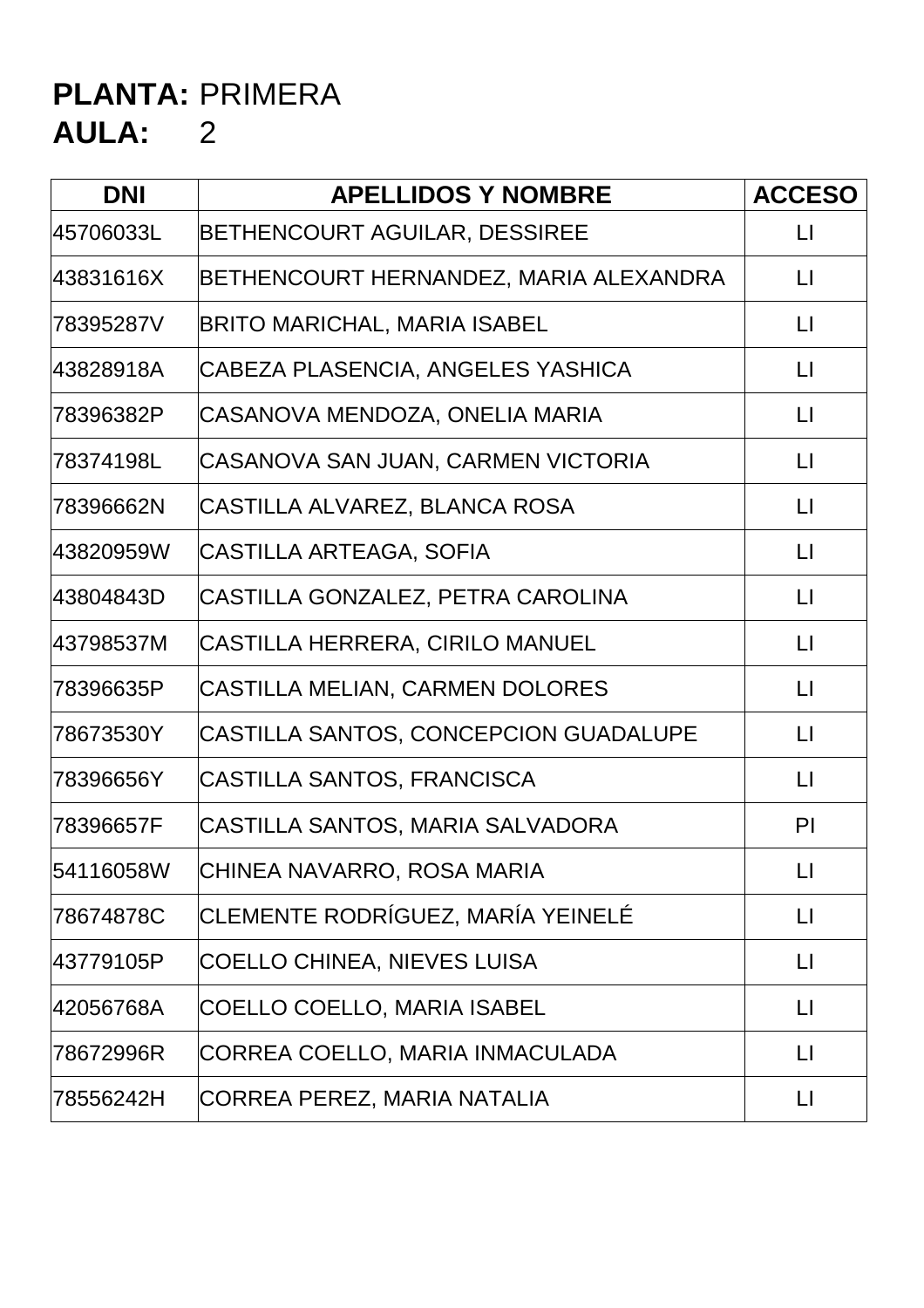| <b>DNI</b> | <b>APELLIDOS Y NOMBRE</b>               | <b>ACCESO</b>     |
|------------|-----------------------------------------|-------------------|
| 43825698A  | <b>CUBAS PADILLA, EMILIO GIL</b>        | $\lfloor \rfloor$ |
| 43839334T  | CUELLAR BRAVO, MARIBEL LESLIE           | $\lfloor \rfloor$ |
| 78399620A  | <b>CURBELO GARCIA, JUAN RICARDO</b>     | $\lfloor \rfloor$ |
| 78674721R  | DARIAS HERRERA, IGNACIO JAVIER          | $\lfloor \rfloor$ |
| 78402051L  | DARIAS HERRERA, JULIANA                 | $\Box$            |
| 43828873G  | DARIAS MENDOZA, FRANCISCO JAVIER        | $\lfloor \rfloor$ |
| 43829883W  | DARIAS MORALES, JOSE MANUEL             | $\lfloor \rfloor$ |
| 78396438H  | DARIAS RODRIGUEZ, CLARA                 | $\lfloor \rfloor$ |
| 78396442E  | DARIAS RODRÍGUEZ, EULALIA DOLORES       | $\lfloor \rfloor$ |
| 43830265Q  | DARÍAS RODRÍGUEZ, MARÍA DESIREE         | $\lfloor \rfloor$ |
| 21135898W  | DAVID HERNANDEZ, MARINELA YUBIRA        | $\lfloor \rfloor$ |
| 78701699T  | DÍAZ GARCÍA, DÁCIL                      | $\lfloor \rfloor$ |
| 78409976D  | DÍAZ GONZÁLEZ, MARÍA FÁTIMA             | $\lfloor \rfloor$ |
| 41979627G  | DIAZ HERRERA, PAULA                     | $\Box$            |
| 43609095Z  | DURAN GUZMAN, MARIA ANTONIA             | $\Box$            |
| 71206851R  | EL BARNAOUI AIBID, KHADIJA              | <b>RD</b>         |
| 78675307N  | FERNANDEZ ARMAS, JUAN CARLOS            | $\lfloor \rfloor$ |
| 42073255E  | FERNANDEZ GARCIA, INMACULADA CONCEPCIÓN | $\lfloor \rfloor$ |
| 10064345M  | <b>FRADE LOPEZ, MARIA DEL PILAR</b>     | $\lfloor \rfloor$ |
| 78403537X  | <b>GARCIA MEDINA, IRENE MARIA</b>       | $\lfloor \rfloor$ |